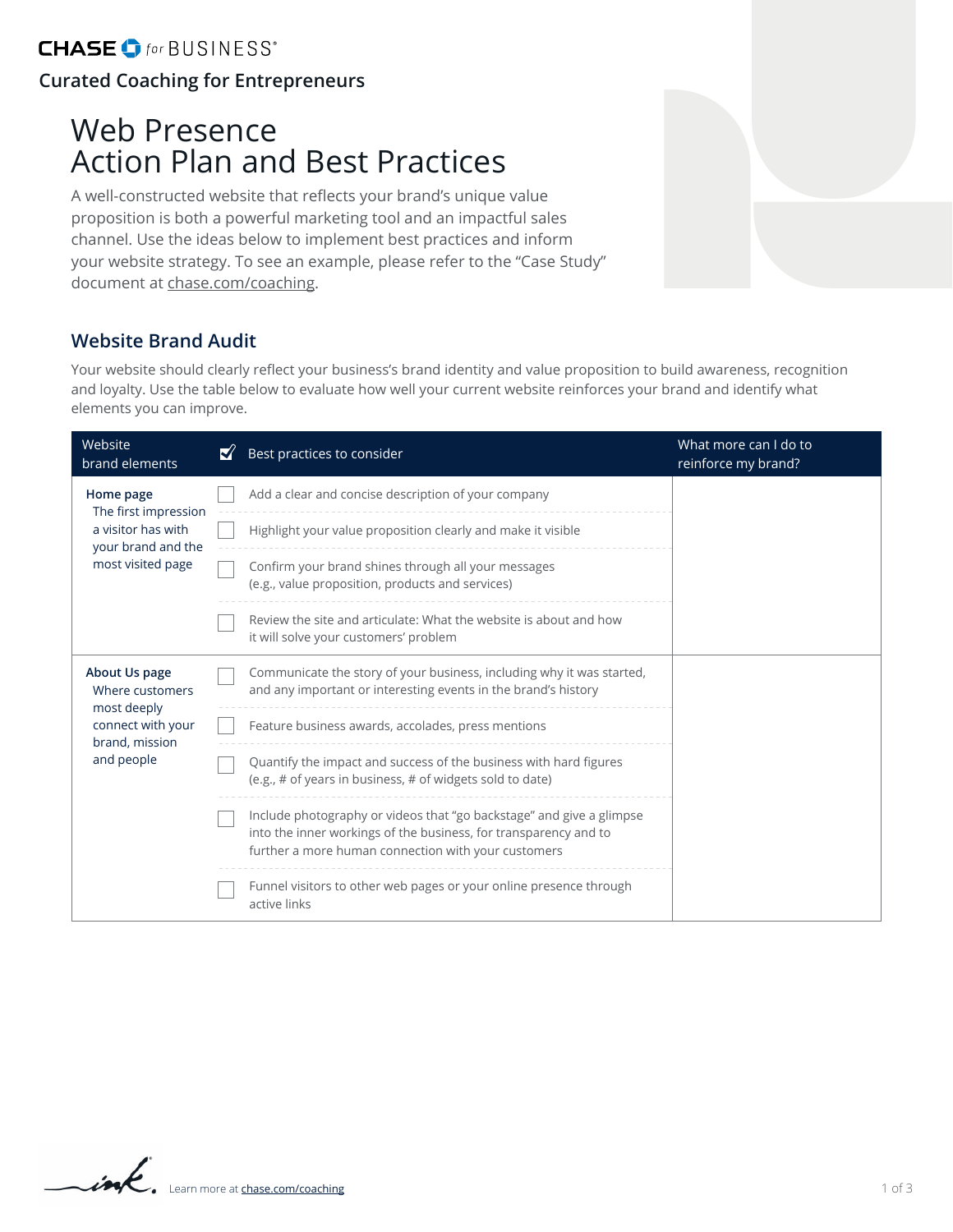## **CHASE**  $\bullet$  for BUSINESS<sup>\*</sup>

### **Curated Coaching for Entrepreneurs**

| Website<br>brand elements                                                                                    | ∛ | Best practices to consider                                                                                                                                       | What more can I do to<br>reinforce my brand? |
|--------------------------------------------------------------------------------------------------------------|---|------------------------------------------------------------------------------------------------------------------------------------------------------------------|----------------------------------------------|
| Design<br>Clear and logical<br>user navigation                                                               |   | Create a brand color palette and use it across all channels<br>consistently; color will convey emotion, attract attention and help<br>transmit your brand values |                                              |
|                                                                                                              |   | Make sure your primary font is readable and reflects your brand;<br>consider adding a secondary font to enhance text/design and<br>add character                 |                                              |
|                                                                                                              |   | Consider creating a tagline to help visitors quickly recognize your<br>brand/business                                                                            |                                              |
|                                                                                                              |   | Embed active links to bring visitors to other pages within your website<br>and your social media channels                                                        |                                              |
|                                                                                                              |   | Place critical branding elements, such as logos, in visible areas for<br>quick brand recognition                                                                 |                                              |
| Imagery<br>Photography and<br>videos that<br>represent your<br>brand identity<br>and personality             |   | Showcase photography and videos that consistently convey your<br>products, services and brand in a compelling way                                                |                                              |
|                                                                                                              |   | Reduce file sizes for photography and videos as much as possible<br>(without sacrificing quality) to help with load time                                         |                                              |
|                                                                                                              |   | Choose the right file type for optimization (e.g., JPEG, GIF, PNG)                                                                                               |                                              |
|                                                                                                              |   | Allow search engines to find and index your images by including<br>alt tags with relevant descriptions of the images                                             |                                              |
| Copy<br>Brand voice and<br>tone to create<br>user connections                                                |   | Consider what your brand "sounds" like and make sure it conveys<br>the right emotions, personality and values                                                    |                                              |
|                                                                                                              |   | Implement effective search engine optimization tactics (e.g., use<br>keywords or phrases in the headers and headlines)                                           |                                              |
|                                                                                                              |   | Determine the appropriate writing style that reflects your brand<br>(e.g., informal, authoritative, whimsical, conversational)                                   |                                              |
| <b>Service</b><br>Policies and<br>customer service<br>that reflect<br>your brand                             |   | Create emotional connections by including storytelling and<br>client testimonials                                                                                |                                              |
|                                                                                                              |   | Get feedback to improve your services based on the customer's needs                                                                                              |                                              |
| <b>Blogs</b><br>Thought leadership<br>and content that<br>provides insight<br>into owner and<br>brand values |   | Post relevant content on a consistent basis; update when possible                                                                                                |                                              |
|                                                                                                              |   | Include images that engage your core customer                                                                                                                    |                                              |
|                                                                                                              |   | Enable commenting to provide engagement opportunities                                                                                                            |                                              |